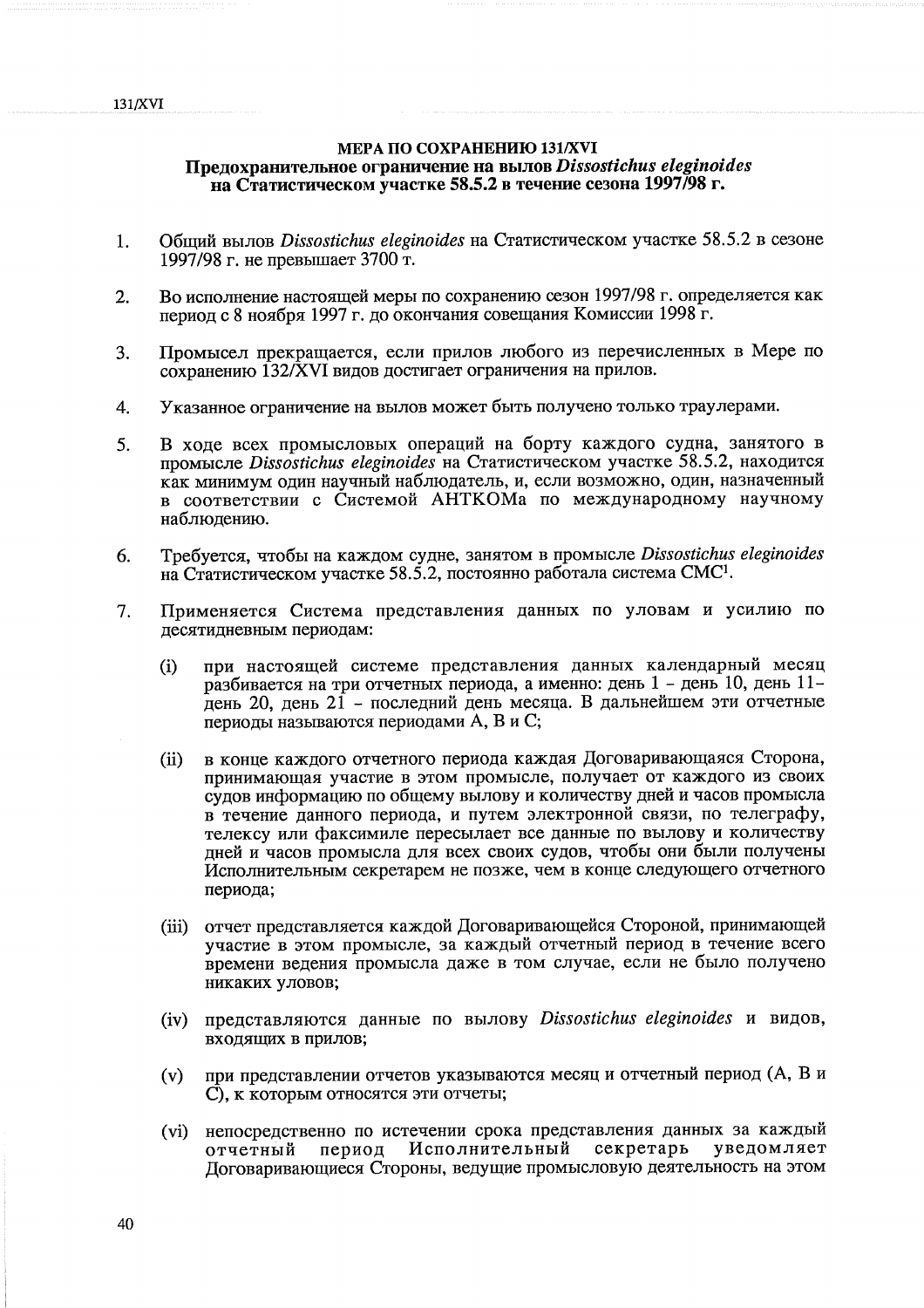участке, об общем вылове за этот отчетный период и об общем аккумулированном вылове за данный сезон на данное число; и

- (vii) по окончании каждого из трех отчетных периодов Исполнительный секретарь извешает все Договаривающиеся Стороны об общем вылове, полученном в течение последних трех отчетных периодов и об общем аккумулированном вылове за данный сезон на данное число.
- Применяется Система представления мелкомасштабных данных по усилию и 8. биологических данных:
	- находящиеся на борту каждого судна научные наблюдатели собирают  $(i)$ данные, требующиеся для заполнения формы АНТКОМа С1 (последний вариант) для мелкомасштабных данных по уловам и усилию. Эти данные представляются в Секретариат АНТКОМа не позже, чем через месяц после возвращения судна в порт;
	- преиставляются данные по вылову Dissostichus eleginoides и всех видов,  $(ii)$ входящих в прилов;
	- (iii) представляются данные по количеству морских птиц и млекопитающих каждого вида, выловленных, а затем выпущенных или погибших;
	- (iv) находящиеся на борту каждого судна научные наблюдатели собирают панные по размерному составу из репрезентативных выборок Dissostichus eleginoides и видов прилова:
		- замеры длины даются с округлением вниз до ближайшего  $(a)$ сантиметра; и
		- репрезентативные выборки данных по размерному составу берутся из  $(b)$ каждой мелкомасштабной клетки (0,5° широты на 1° долготы), в которой ведется промысел в течение каждого календарного месяца.

Вышеупомянутые данные представляются в Секретариат АНТКОМа не позже, чем через один месяц после возвращения судна в порт.

- $\mathbf{Q}$ Если в ходе направленного промысла Dissostichus elginoides прилов видов Lepidonotothen squamifrons, Notothenia rossii, Channichthys rhinoceratus или видов Bathyraja за какую-либо выборку:
	- превышает 100 кг и по весу превышает 5% общего улова всей рыбы в улове;  $(i)$ или
	- (ii)  $\geq 2$  T, TO

судно переходит на другой промысловый участок, удаленный не менее чем на 5 морских миль<sup>2</sup>. В течение по крайней мере пяти суток<sup>3</sup> это судно не подходит ближе, чем на 5 морских миль к любой точке места, где объем прилова превысил 5%. Место, где объем прилова превысил 5%, определяется как маршрут судна от точки, где судно в первый раз установило орудия лова, до точки, где промысловое судно выбрало орудия лова.